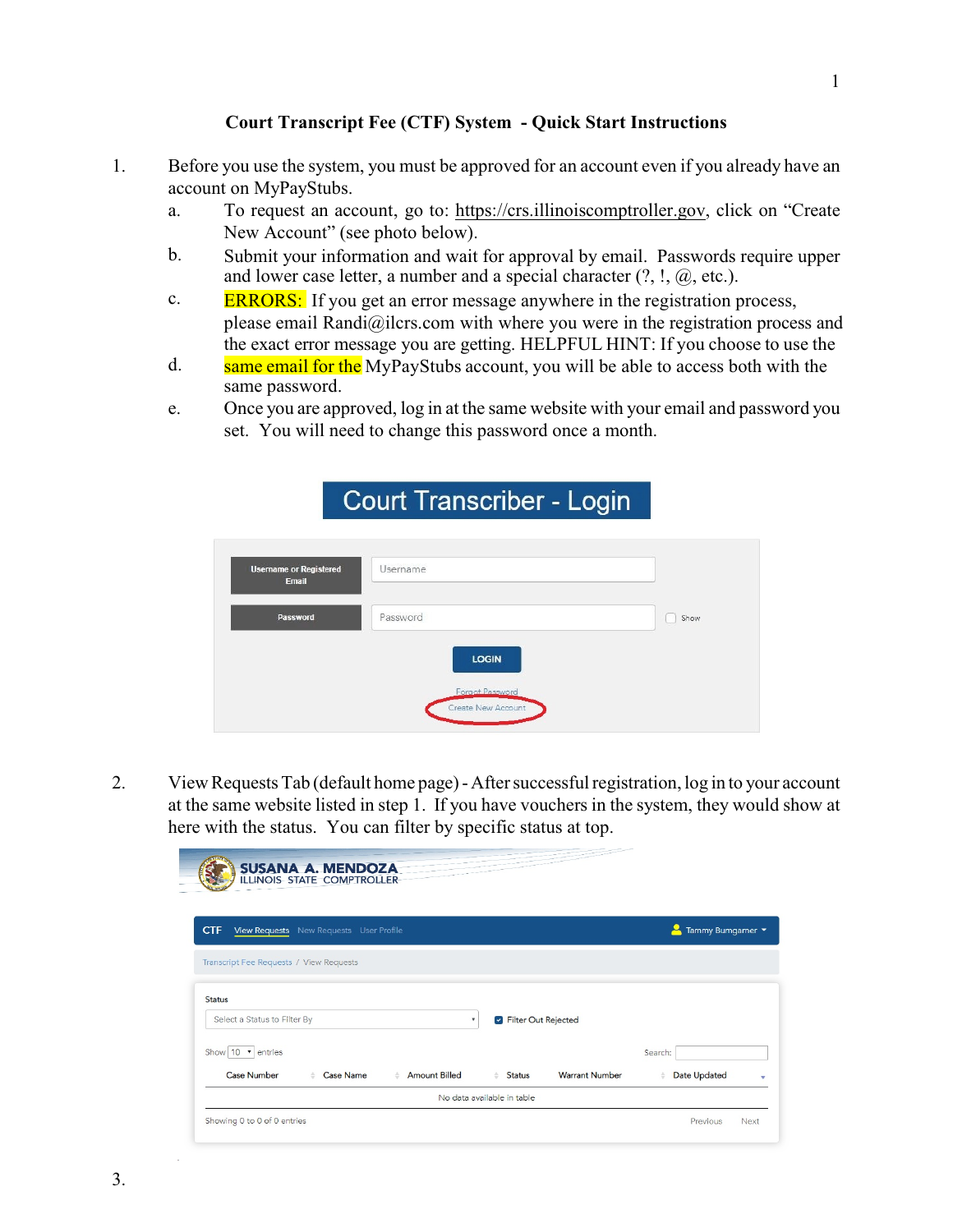New Requests Tab (see example on page 3) **IMPORTANT NOTE:** Do not enter vouchers until you have been instructed by your supervisor to start using the system.

- a. Courthouse location of hearing. Click on the drop down and start typing the courthouse name. Select the correct courthouse. If a courthouse is missing, contact Tammy Bumgarner.
- b. Case number **IMPORTANT NOTE:** Only one case number per request. If the defendant has multiple cases, each copy will need a separate request. **HELPFUL** HINT: Please use a consistent case number format for your entire county. For example, pick one format between 2018-CF-1234 and 18CF1234. The reason for consistent formatting is that once a case is entered into the system, the case information the first time, the following request will automatically have the information about defendant and judge filled in.
- c. Defendant's first name please match court order. IMPORTANT NOTE: Codefendants will need to be entered separately. You cannot combine them on one request.
- d. Defendant's last name please match court order
- e. Judge name format preference is last name, first name
- f. Transcript type pick from the drop down
- g. Hearing date mm/dd/yyyy format. IMPORTANT NOTE: It will not let you save/sign the request if your date is formatted incorrectly.
	- i. Duplicate check **IMPORTANT NOTE:** If you have requested a payment for this hearing date for ANY case, you will need to answer the duplicate check by clicking on the red square that appears at the end of the hearing date row. It will list any previous cases vouchered for on the same day. You will need to indicate whether it is a related or unrelated case. If it is related, you will be required to comment as to why it is not a duplicate payment request (examples: co-defendant to John Doe, AM/PM session, etc.).

| <b>Hearing Dates</b>                                                                                                                        |                                  |                  |                      | <b>Duplicate</b> |
|---------------------------------------------------------------------------------------------------------------------------------------------|----------------------------------|------------------|----------------------|------------------|
| • Must be in the format mm/dd/yyyy<br>· Must be prior to today's date<br>• Dates cannot be the same as another hearing date on this request | <b>Hearing Date</b><br>Indicator |                  |                      |                  |
| Hearing Date *                                                                                                                              | # of Pages *                     | Rate Type *      | <b>Amount Billed</b> |                  |
| 04/11/2018                                                                                                                                  |                                  | Select Rate Type | $\rightarrow$        | 冊                |

- h. Number of pages
- i. Rate type select original or copy rate
- j. Amount billed is calculated based on pages and rate type
- k. Click on add another hearing date, if needed
- l. Supporting Documents click on "select files" and navigate to the PDF document(s) you would like uploaded. Repeat for subsequent PDF uploads. Attach court order and e-file confirmation, if applicable.
- m. Click "Save"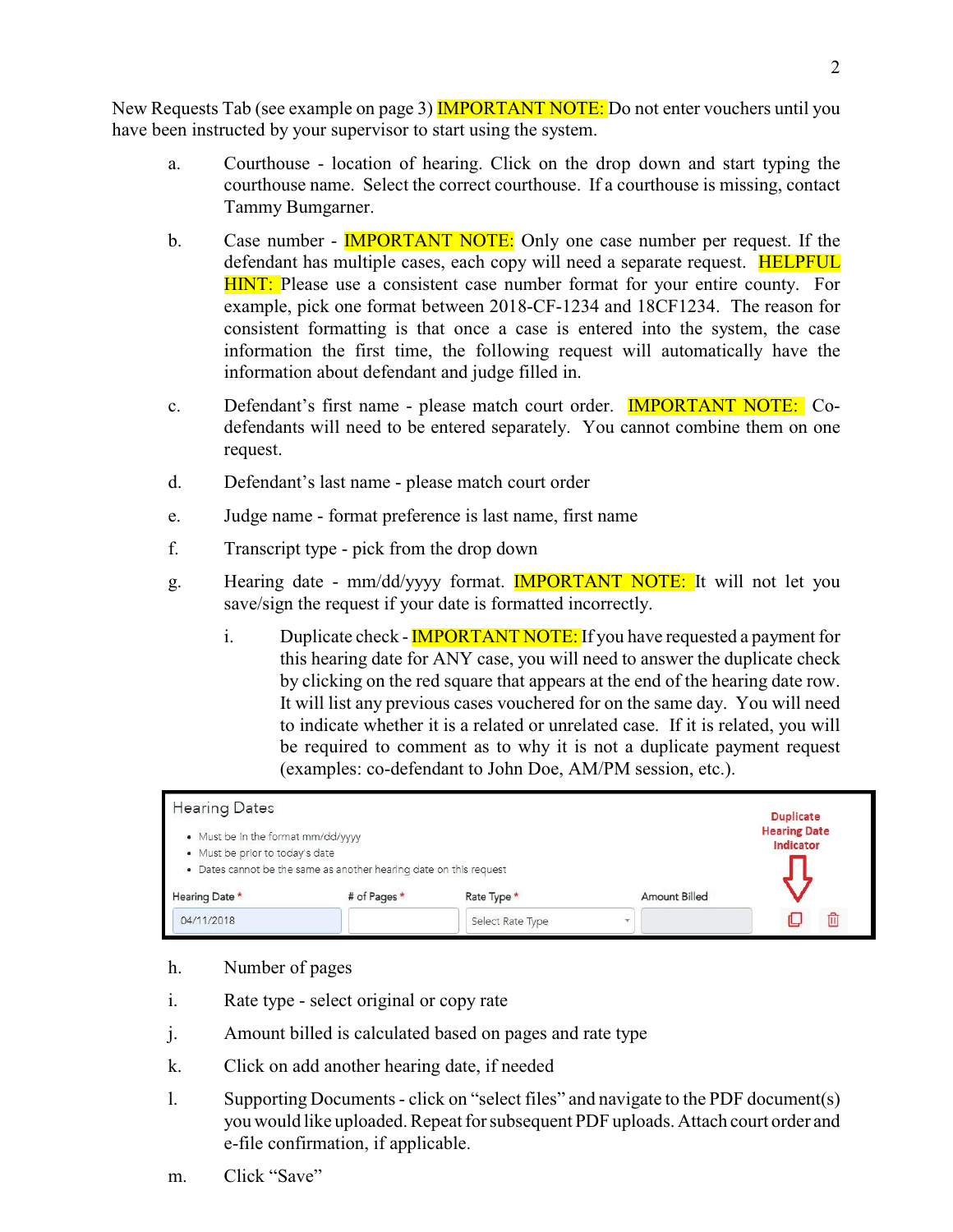# *New transcript fee request entry screen*

| Transcript Fee Requests / New Request             |                                                                                                                                                                                                                                                                                                                                                                                                                                                                                         |                  |                                        |               |                          |
|---------------------------------------------------|-----------------------------------------------------------------------------------------------------------------------------------------------------------------------------------------------------------------------------------------------------------------------------------------------------------------------------------------------------------------------------------------------------------------------------------------------------------------------------------------|------------------|----------------------------------------|---------------|--------------------------|
|                                                   |                                                                                                                                                                                                                                                                                                                                                                                                                                                                                         |                  |                                        |               |                          |
| Case Information                                  |                                                                                                                                                                                                                                                                                                                                                                                                                                                                                         |                  |                                        |               |                          |
| * indicates a required field.                     |                                                                                                                                                                                                                                                                                                                                                                                                                                                                                         |                  |                                        |               |                          |
| Courthouse *                                      |                                                                                                                                                                                                                                                                                                                                                                                                                                                                                         |                  | Case Number*                           |               |                          |
| Select Courthouse                                 |                                                                                                                                                                                                                                                                                                                                                                                                                                                                                         |                  |                                        |               |                          |
| Defendant's / Respondent's First Name *           |                                                                                                                                                                                                                                                                                                                                                                                                                                                                                         |                  | Defendant's / Respondent's Last Name * |               |                          |
| Judge Name*                                       |                                                                                                                                                                                                                                                                                                                                                                                                                                                                                         |                  | Transcript Type *                      |               |                          |
|                                                   |                                                                                                                                                                                                                                                                                                                                                                                                                                                                                         |                  | Select Transcript Type                 |               |                          |
| · Must be prior to today's date<br>Hearing Date * | . Dates cannot be the same as another hearing date on this request<br># of Pages *                                                                                                                                                                                                                                                                                                                                                                                                      | Rate Type *      |                                        | Amount Billed |                          |
|                                                   |                                                                                                                                                                                                                                                                                                                                                                                                                                                                                         | Select Rate Type |                                        |               | 面                        |
| <b>Supporting Documents</b>                       |                                                                                                                                                                                                                                                                                                                                                                                                                                                                                         |                  |                                        |               | ADD ANOTHER HEARING DATE |
|                                                   |                                                                                                                                                                                                                                                                                                                                                                                                                                                                                         |                  |                                        |               |                          |
| Only PDF documents are acceptable for upload.     | Directions: Upload the supporting documentation for the transcript fee request. Select 'Choose Files'. Choose the file you wish to include. To<br>upload multiple documents, hit CTRL on your keyboard while selecting the documents you wish to include. Once you are finished with your file<br>selection, select 'Open'. Then select 'Upload Files'.<br>Documents are required unless the County is Cook and Transcript Type is Guilty Plea, Change of Plea, or Preliminary Hearing. |                  |                                        |               |                          |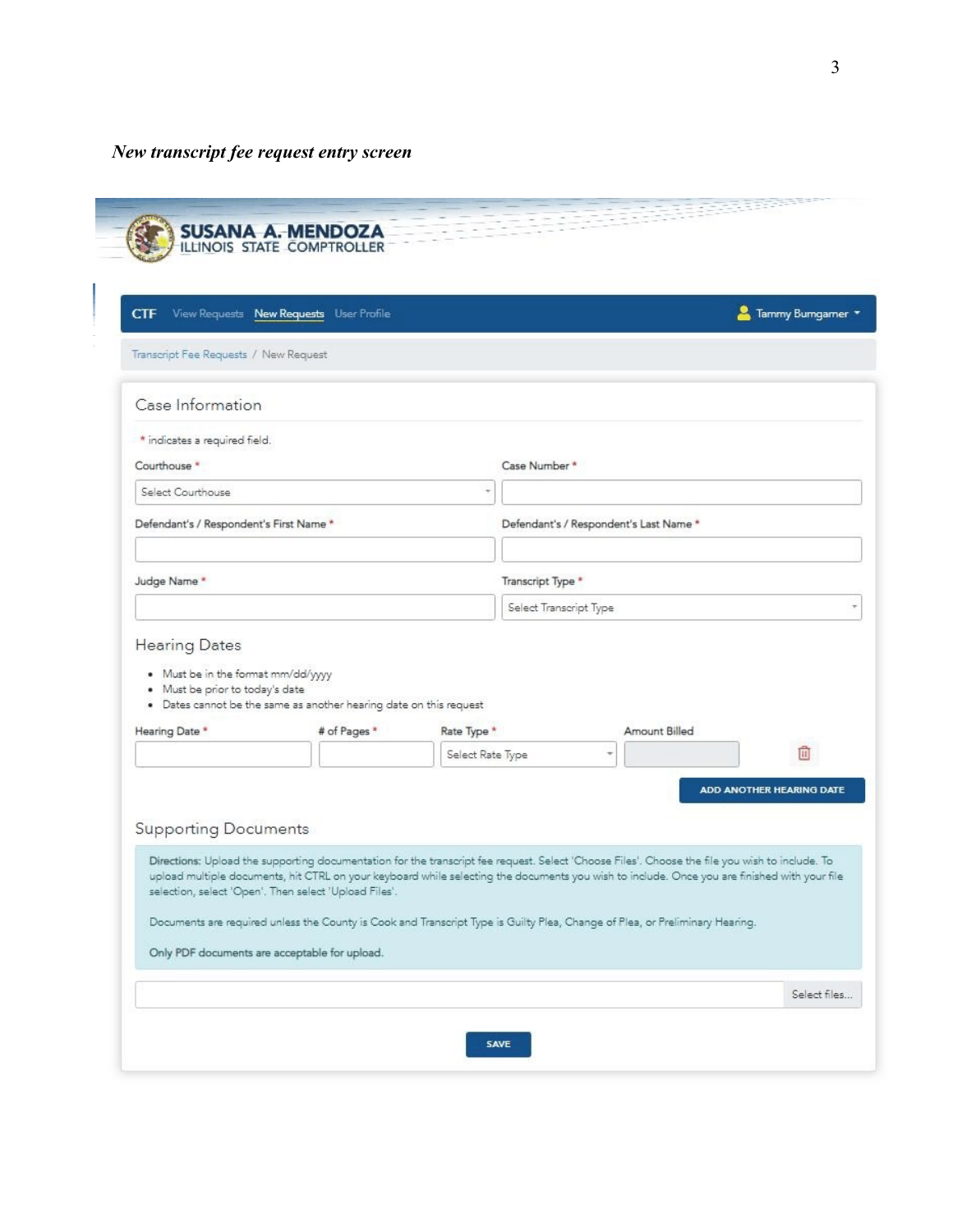- 4. Review Request Information and Electronically Sign
	- a. Check case information and hearing dates for accuracy
	- b. Click "back" to make any changes
	- c. If accurate, click on "Electronically Sign Statement"
	- d. This request will show on your home screen with the status of "Submitted to Circuit Approver"
- 5. Submitted to Circuit Approver Waiting for supervisor review to approve/deny
	- a. Approve becomes pending in CRS approval
	- b. Deny supervisor must enter comments for rejection, and goes back to the reporter for corrections. Sends the transcriber email notification.
	- c. **IMPORTANT NOTE:** If you get a CTF request rejected, use the Edit or Reject icons next to the entry. See example below - John Doe was rejected by the supervisor. Do not add a new request for rejected requests unless you are receiving an error which cannot be worked around.

| <b>CTF</b><br>View Requests New Requests User Profile |                                            |          |                              |                     |               |                                |  |  |
|-------------------------------------------------------|--------------------------------------------|----------|------------------------------|---------------------|---------------|--------------------------------|--|--|
| Transcript Fee Requests / View Requests               |                                            |          |                              |                     |               |                                |  |  |
| <b>Status</b>                                         |                                            |          |                              |                     |               |                                |  |  |
|                                                       |                                            |          | Select a Status to Filter By | Filter Out Rejected |               |                                |  |  |
|                                                       | Show 10<br>entries<br>$\blacktriangledown$ |          |                              |                     |               |                                |  |  |
|                                                       |                                            |          | Case Number Case Name        |                     | Amount Billed | <b>Status</b>                  |  |  |
| $^{\circ}$                                            | $\overline{\phantom{a}}$                   | $\times$ | 18CF1234                     | John Doe            | \$40.00       | <b>Returned For Correction</b> |  |  |
| Q                                                     |                                            |          | 18CF123456                   | John Smith          | \$40.00       | Submitted to Circuit Approver  |  |  |
| Q                                                     |                                            |          | 18CF123                      | John D. Doe         | \$40.00       | Submitted to IOC Accounting    |  |  |

- 6. Submitted to CRS Director waiting for CRS review to approve/deny
	- a. Approve becomes pending in IOC Accounting
	- b. Deny CRS must enter comments for rejection, and goes back to the reporter for corrections. Sends transcriber email notification.
- 7. Submitted to IOC Accounting for review and approval Reviewed by IOC accounting, once approved, transfers to the Statewide Accounting Management System (SAMS). **HELPFUL HINT:** This will likely process once a week for now, so please anticipate it sitting on this status for a week.
- 8. Once it is paid, a warrant number will show on the warrant line with a status of "ISSUED".